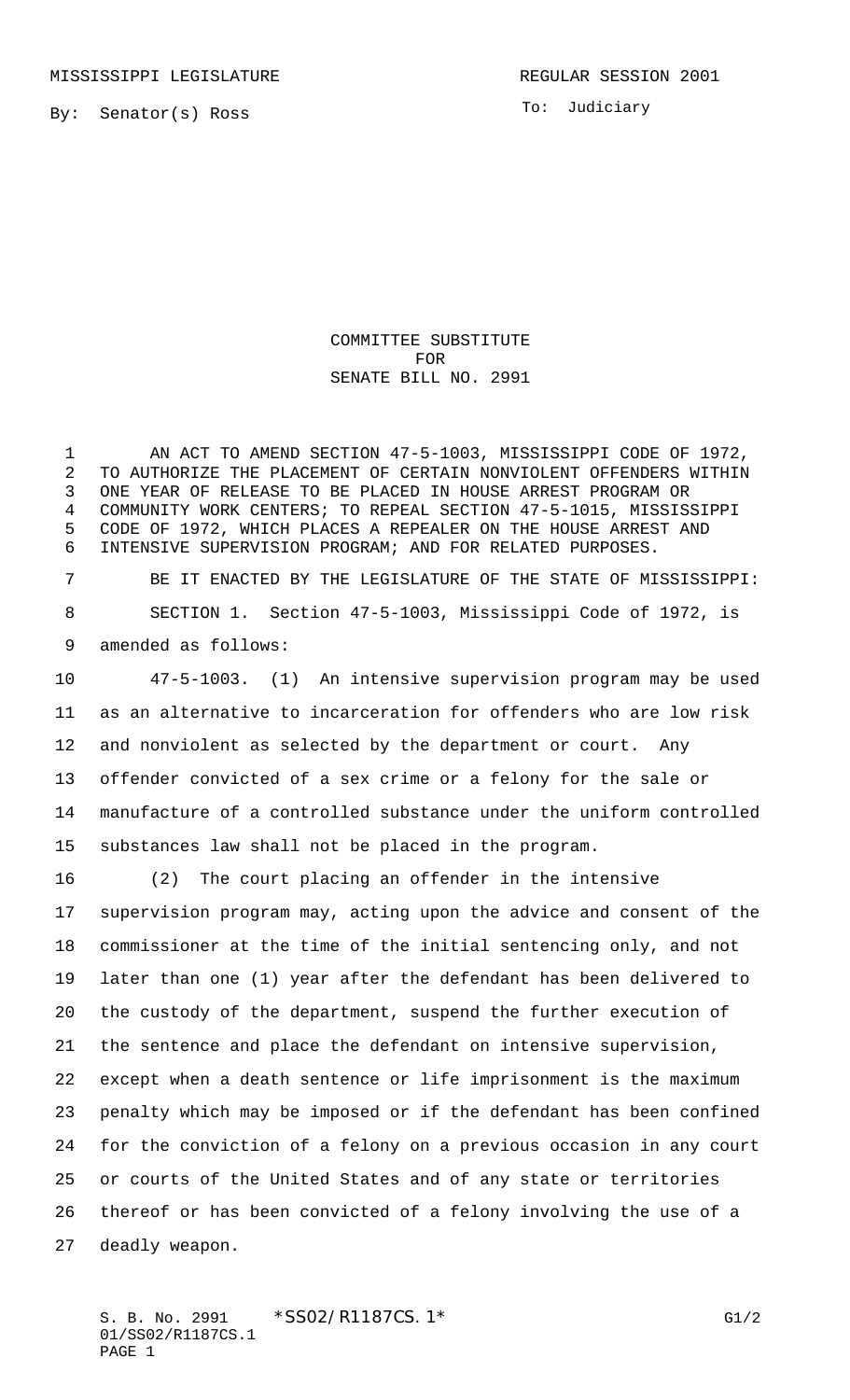(3) To protect and to ensure the safety of the state's citizens, any offender who violates an order or condition of the intensive supervision program shall be arrested by the correctional field officer and placed in the actual custody of the Department of Corrections. Such offender is under the full and complete jurisdiction of the department and subject to removal from the program by the classification committee.

 (4) Notwithstanding any law to the contrary, from and after July 1, 2002, offenders who have served at least six (6) months in the custody of the Department of Corrections and who are within one (1) year of eligibility for parole or release may be considered by the Parole Board for either house arrest under the electronic home detention program or for assignment to a residential community work center described in Section 47-5-401. The Department of Corrections must find that the offender poses no threat to society before being placed in a program under this subsection. Any offender who violates an order or condition of the program shall be required to serve the full term to which sentenced either under the house arrest or work center placement or while incarcerated, in the discretion of the Parole Board.

 (5) When any circuit or county court places an offender in an intensive supervision program, the court shall give notice to the Mississippi Department of Corrections within fifteen (15) days of the court's decision to place the offender in an intensive supervision program. Notice shall be delivered to the central office of the Mississippi Department of Corrections and to the regional office of the department which will be providing supervision to the offender in an intensive supervision program. The courts may not require an offender to complete the intensive supervision program as a condition of probation or post-release supervision.

S. B. No. 2991 \* SS02/R1187CS.1\* 01/SS02/R1187CS.1 PAGE 2